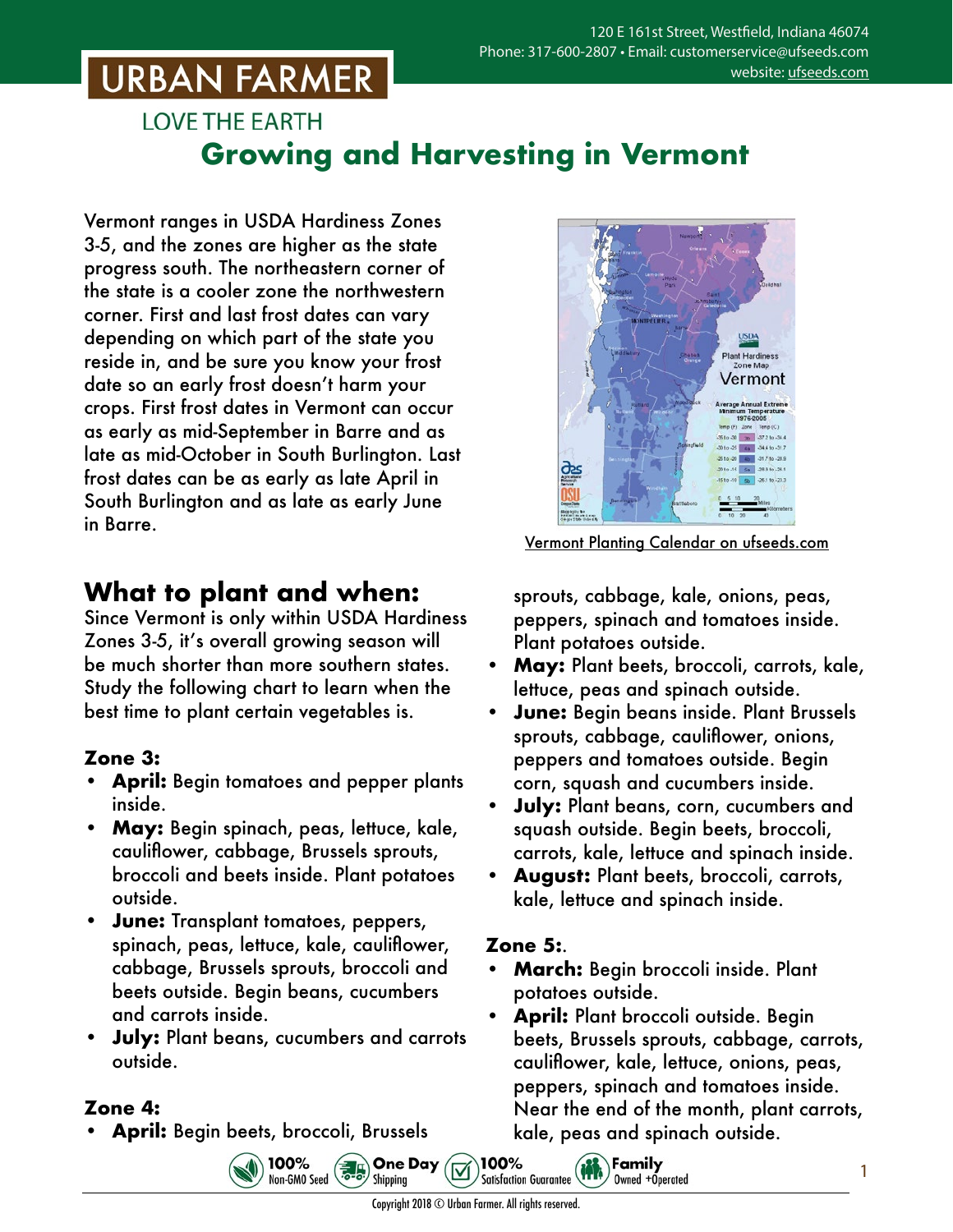# **URBAN FARMER**

**LOVE THE EARTH** 

- **• May:** Begin beans, squash, corn and cucumbers inside. Plant beets, onions and tomatoes outside.
- **• June:** Plant Brussels sprouts, cabbage, cauliflower, corn, cucumbers, peppers and squash outside.
- **• July:** Begin beets, broccoli, kale, spinach, lettuce and peas outside.
- **• August:** Plant beets, broccoli, kale, lettuce, peas and spinach outside. Begin carrots inside.
- **• September:** Plant carrots outside.

#### **Vermont's soil and how it affects agriculture:**

Vermont doesn't have as many different dominant soil orders as some states, but the soil it does have is loamy and acidic. Vermont has always used agriculture and farming as one of its main industries, however the largest is dairy farming and not crops. Within Vermont's crop industry, much of the sales are in greenhouse and nurseries and not open farmland. Main crop products include hay, maple products, apples and sweet corn. Crops like hay, oats and grain are grown to feed the state's livestock population. The most popular vegetables to grow in the state are sweet corn and potatoes, and apples lead as the most popular fruit to grow.

**Spodosols:** These soils are the most prevalent in the state of Vermont, taking up most of the middle of the state and extending from the northern border to the southern border. Spodosols are typically found in eastern gulf states, and they are more on the acidic side. These would be a good soil to grow plants in that prefer more acidic soil. Acidic soil would be soil with a pH less than 7.0, and plants to



Vegetable seeds and plants [available at ufseeds.com](https://www.ufseeds.com/vegetable-seeds-and-plants/)

grow in these soils include radishes, sweet potatoes, parsley, broccoli and many others.

**Inceptisols:** These soils are most prevalent along both the eastern and western border of Vermont. Inceptisols are the most common soil across the earth, and they have decent drainage. They can grow crops decently well.

**Alifisols:** These soils are only present as a very small patch along the western border of the state. Alifisols are fertile soils that are excellent for crop growth.

#### **Average rainfall in Vermont:**

The state of Vermont experiences higher annual precipitation than most southern states, but the exact amount varies depending on where you reside within the state. In addition to rainfall, average annual precipitation includes snowfall as well. In Southern Vermont, average annual precipitation ranges from 40.5 inches a year in Rutland to 51.3 inches a year in